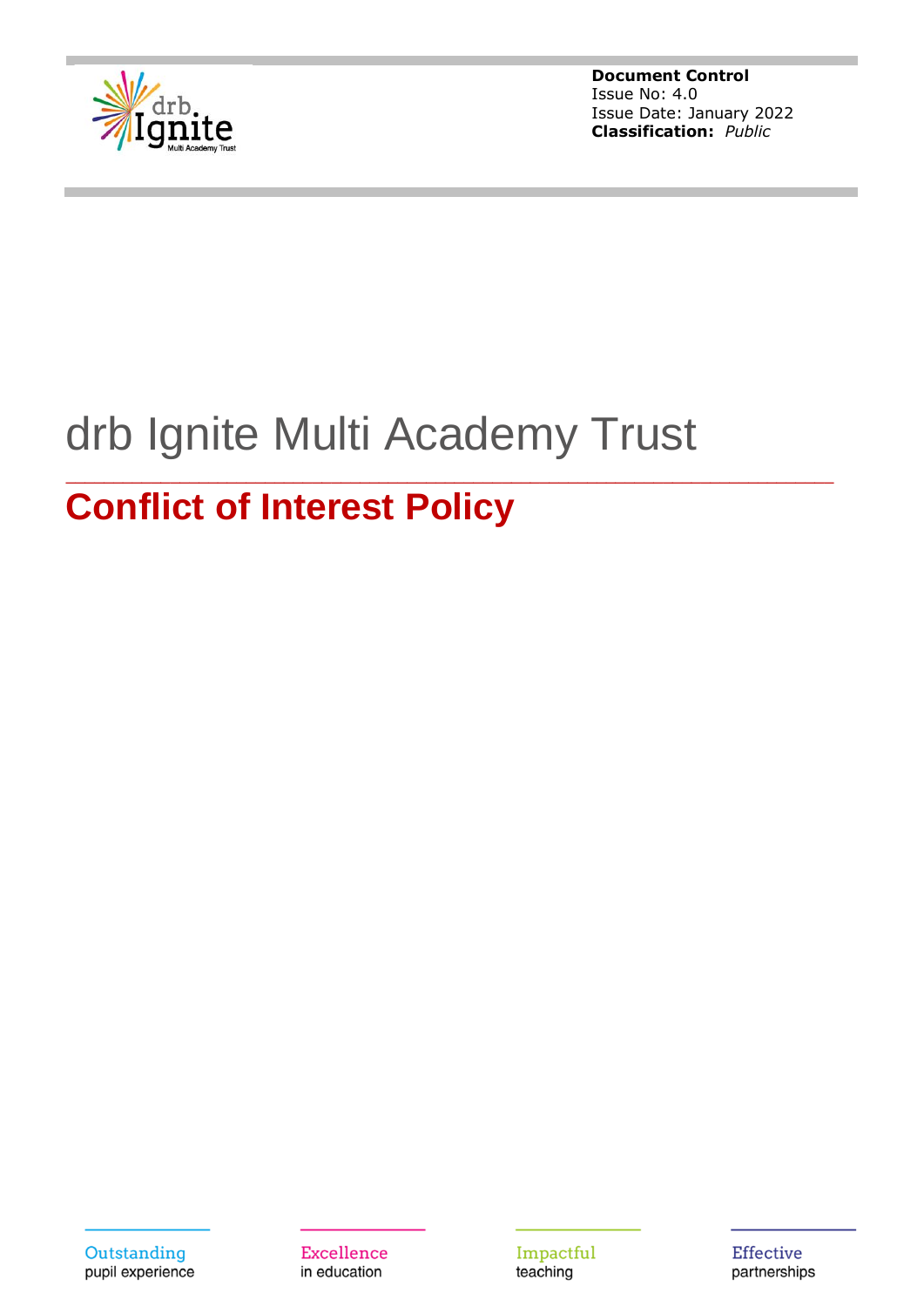

# **Trust Vision**

*all pupils achieve the highest standard of educational outcomes regardless of circumstances or background.*

The Trust has been established through a shared belief that lives can be transformed by what goes on in schools. We believe that the process of teaching and learning shapes futures. To this end our vision is to give every pupil learning experiences that excite them and give them the power to begin to shape their own lives.

#### **Purpose**

The purpose of the policy is to set out the process that needs to be followed by members, trustees and staff to avoid any real or potential conflicts of interest. The Trust is committed to undertaking and being seen to undertake, all of its activities to the highest possible standards of propriety and integrity expected of a publicly funded organisation. The policy is intended to ensure full compliance with the Trust's statutory accountability as set out in the current *Academy Trust Handbook*.

#### **What is a conflict of interest**

A *conflict of interest* exists where an individual's personal interests or loyalties could, or could be seen to, prevent them from making a decision which is in the best interest of the Trust and its pupils.

A *conflict of interest* will occur when there is a divergence between an individual's private interests or loyalties (or those of any connected parties) and the interests of the Trust and its schools such that an independent observer might reasonably question whether the individual's actions or decisions are determined by considerations of personal gain. These may be financial or otherwise. This policy should therefore be read in conjunction with the Trust's *Avoidance of Gain Policy.*

A *conflict of interest* is a set of circumstances that may create a risk that an individual's ability to discharge their duty to act in the best interests of the Trust is compromised because their judgement could be impaired or influenced by a secondary interest.

Such conflicts may occur due to the possibility of an individual or connected party having:

- direct or indirect financial/commercial interests
- non-financial or personal interests
- conflicts of loyalty where decision makers may have competing loyalties between the Trust and the other person or entity

Excellence in education

Impactful teaching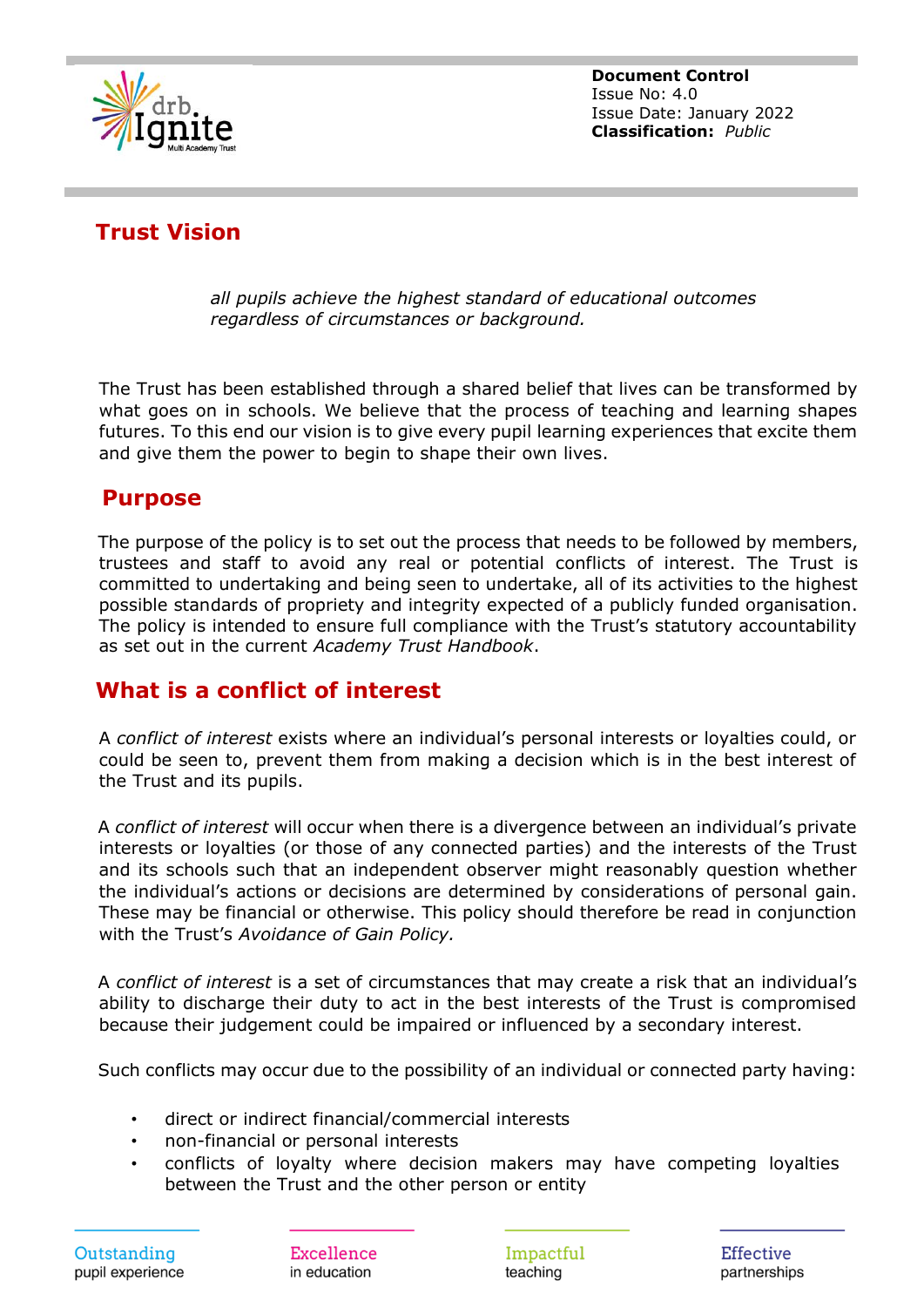

### **Responsibilities**

Trust staff, members and trustees have responsibility for acting fairly, honestly and with integrity in every aspect of their professional conduct and action. They will uphold the highest standards of public conduct and, at all times, act in the best interests of the Trust and its pupils.

All are expected to apply the *Seven Principles of Public Life* established by the *Nolan Committee*. These are:

• Selflessness

- Accountability
- Leadership

• Integrity

- Openness • Honesty
- Objectivity

The *Seven Principles* are supplemented by the requirement to report and record potential/real conflicts of interest as described in the *Academy Trust Handbook 2021* and *Governance Handbook 2020*. Conflicts of interest cannot always be eliminated but they need to be identified so that they can be avoided or managed appropriately in accordance with this policy.

#### **Member and trustee responsibilities**

Members and trustees have a standard agenda item at the beginning of each meeting to declare any actual, new or potential conflict of interest. Individuals should declare any interest they may have in agenda items to be discussed at the meeting. If an individual is uncertain if he/she is conflicted then he/she should declare the issue.

If an individual is aware of an undeclared conflict of interest affecting another member or trustee or a connected party issue this should also be declared.

Where there is a declared conflict of interest, the individual concerned should withdraw from the meeting, discussion, decision making or voting that may take place concerning that particular conflict of interest or connected party issue.

## **Application**

The policy applies to Trust members, trustees and staff. It sets out the minimum requirements that must be met. On any occasion where an individual is concerned that a particular circumstance or event, whilst complying with this policy, may still lead to a potential or actual conflict of interest (whether real or perceived), they should consult with the Executive team to seek further advice.

Excellence in education

Impactful teaching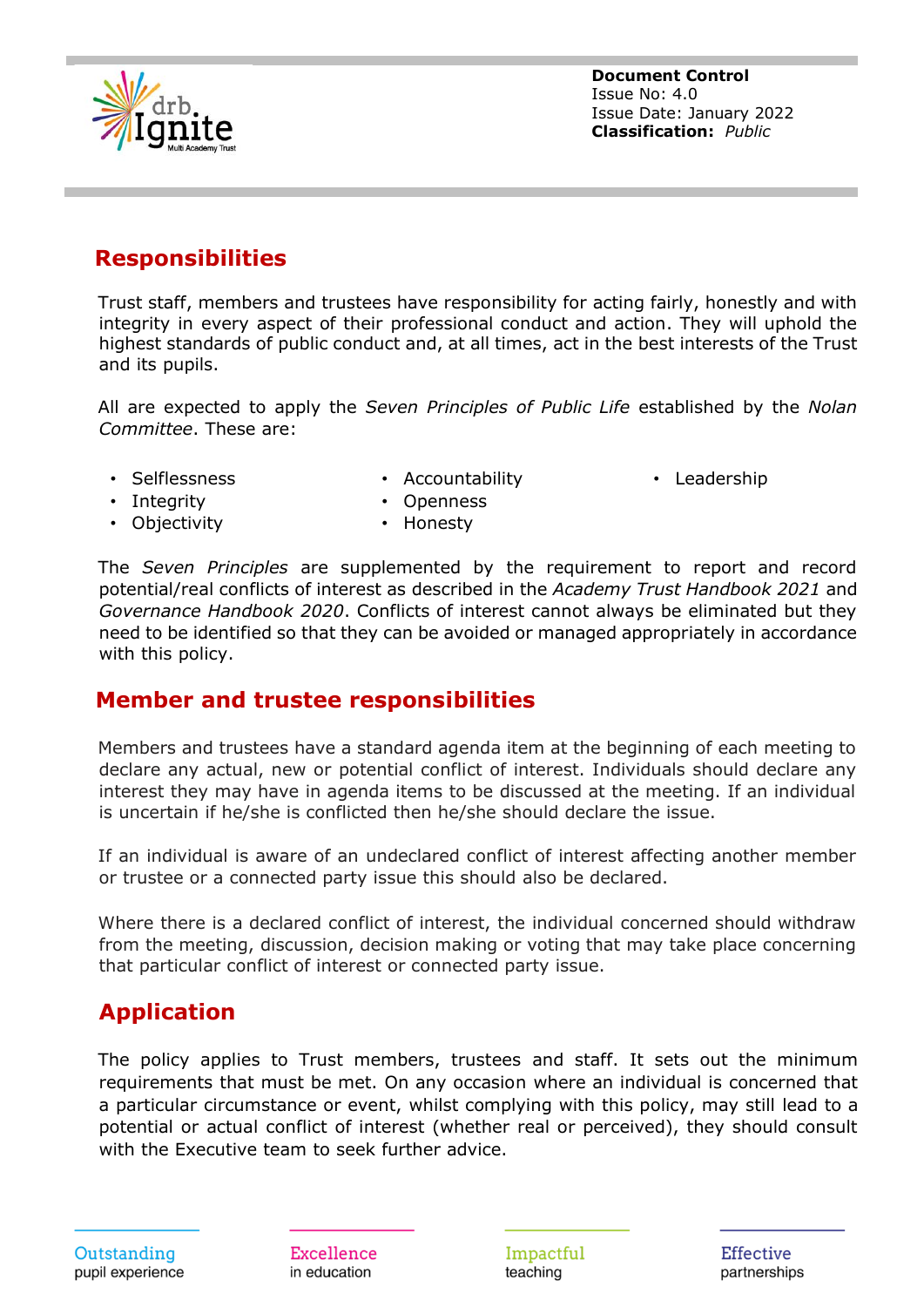

#### **Understanding pecuniary and non-pecuniary interest**

**Pecuniary interests** are monetary, finance and/or business related. They include but are not restricted to:

- a financial interest in a company or organisation.
- employment in any business that provides goods, services or consultancy to the Trust or its schools.

**Non-pecuniary interests** are not financial and are non-monetary. They include but are not restricted to:

- individuals being the partner or related to other members of staff, member or trustees.
- pursuit of a business interest/opportunity which is in potential conflict with the best interests of the Trust.
- where an individual's partner or relative may have a pecuniary interest.
- pursuit of a business interest/opportunity which is in potential conflict with the best interests of the Trust.
- an individual's professional or legal responsibility to someone else or some other body which is in potential conflict with the best interests of the Trust or its schools.
- having a beneficial interest in another Trust which is in potential conflict with the best interests of the Trust.
- having received/or about to receive a gift, hospitality or other benefit from an organisation that has or is likely to do business with the Trust.
- membership of a society or other organisation which is in potential conflict with the best interests of the Trust. This includes holding trustee or governor positions at other educational institutions or charities (irrespective of whether there is a trading relationship with the Trust or its schools).
- holding another public office.
- close personal relationships with people or organisations that may, or do, undertake business with the Trust or its schools.
- a potential benefit in the future, such as the offer of employment or other benefits, from an organisation that undertakes or could undertake work on behalf of the Trust or its schools.

Pecuniary and business interests of members and trustees will be published on the Trust's website as required by the *Academy Trust Handbook 2021* and ESFA

#### **Declaring an interest**

Individuals are required to make an annual *Declaration of Interest*. Any changes during the year must be notified in a new *Declaration of Interest* within 28 days of the interest being known.

Excellence in education

Impactful teaching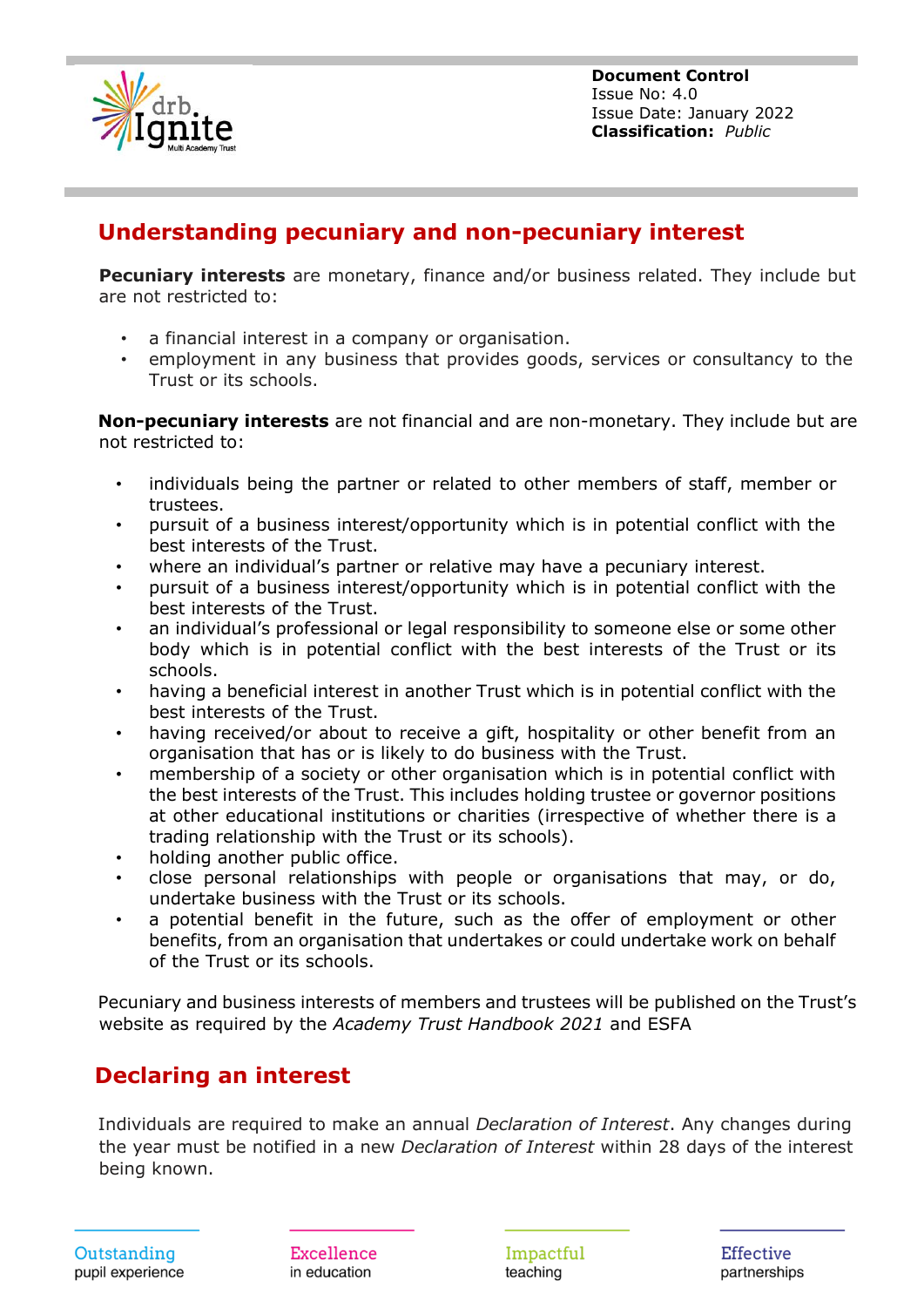

The annual declaration should be made at the beginning of the academic year. The Trust has an online form for this purpose and all employees are required to complete this annually.

Additional *in year* declarations should be made by reporting the *Declaration of Interest* to the Trust Office Manager who will update the Register.

Specific declarations can also be made during the day to day business of the Trust. For example, during Board meetings and meetings of its sub- committees or as part of a procurement process.

#### **Register of Interests**

All declarations are collated to form the Trust's *Register of Interests*. The *Register* is managed by the Trust Office Manager.

The Register is used to identify any potential, actual or perceived conflicts of interest. This enables the Trust to avoid or appropriately manage them. For example, it is used to ensure that the Trust's procurement and trading activity is fair to all parties involved and to help the Trust ensure that the highest standards of financial propriety and conduct are met, especially in respect of any connected party transactions. This is central to maintaining full compliance with the DfE *Academy Trust Handbook 2021*.

#### **For note:**

It is a disciplinary offence for anyone who legitimately has access to the Register to disclose the contents of it except where this is necessary for them to properly discharge their duties.

#### **Connected parties**

In line with the *Academy Trust Handbook 2021*, a *connected party* is defined as any individual or organisation connected to a member, trustee or staff member who may engage in work for the Trust. In the case of connected parties, the interests of a connected party are deemed also to be the interest of the member or trustee. Declarations of interest must include those related to the connected party where the interest may cause the member or trustee to have a conflict of interest. The following are considered as connected parties:

• a relative of a member, trustee or staff member. A relative is defined as a close member of the family, or member of the same household, who may be expected to influence, or be influenced by, the person. This includes, but may not be limited to, a child, step-child, parent, step-parent, spouse or civil partner.

**Excellence** in education

Impactful teaching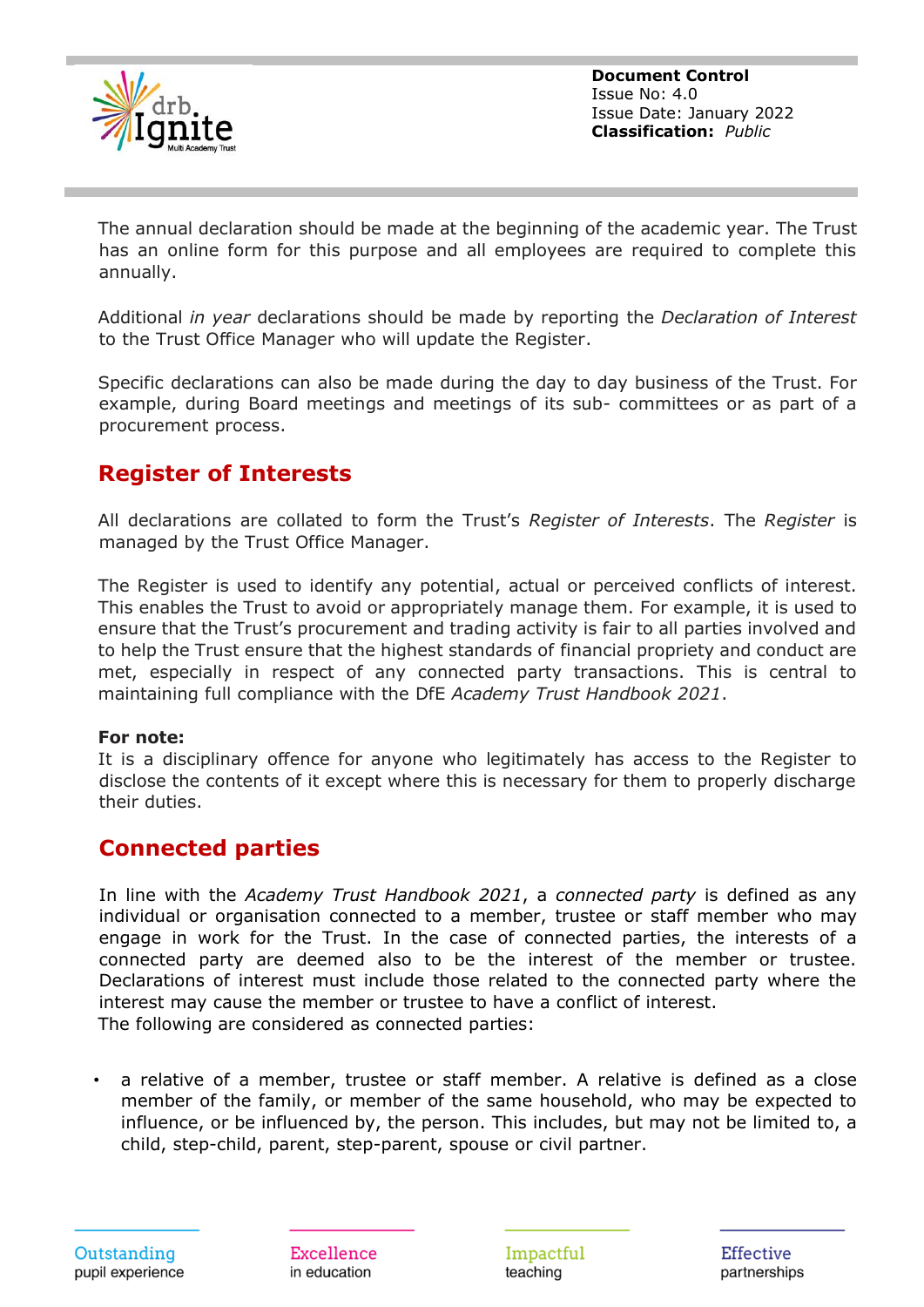

- an individual or organisation carrying out business in partnership with the member, trustee or staff member or a relative of the member, trustee or staff member.
- a company in which an individual or the relative of an individual (taken separately or together) holds more than 20% of the share capital or is entitled to exercise more than 20% of the voting power at any general meeting of that company.
- an organisation which is controlled by a member or trustee. For these purposes an organisation is controlled by an individual or organisation if that individual or organisation is able to secure that the affairs of the body are conducted in accordance with the individual's or organisation's wishes.
- any individual or organisation that is given the right under the Trust's Articles of Association to appoint a member, trustee or anybody related to such an individual or organisation.
- any individual or organisation recognised by the Secretary of State as a sponsor of the Trust; or anybody related to such individual or organisation.

#### **Personal relationships and family members**

Individuals should declare if they are related to or have a partner who is staff member, member or trustee.

Individuals who have declared a partner or family member as a staff member must not be involved in the recruitment, selection, appraisal, promotion or other processes involving that member of staff or where conflict of interest may exist.

Applicants for jobs within the Trust and its schools will be asked to declare whether they are related to, or are closely acquainted with any members, trustees or staff within the Trust or its schools.

#### **How personal information is stored and processed**

Individuals should be aware that, in accordance with the *Data Protection Act 1998,* personal data may be disclosed to external parties without needing specific consent during the normal course of the Trust's business activities, including where such purposes have been registered with the Information Commissioner's Office. This may be for accounting, analysis and audit purposes and also to prevent or detect crime.

All information supplied by individuals will be held centrally and the details collated and recorded through the *Register of Interests*. This will remain confidential subject to the provisions of the Data Protection Act, the Freedom of Information Act, GDPR and the requirements of the *Academy Trust Handbook* and ESFA. The Trust's *Director of Privacy and Data Protection* acts as the data controller and oversees all GDPR compliance.

Excellence in education

Impactful teaching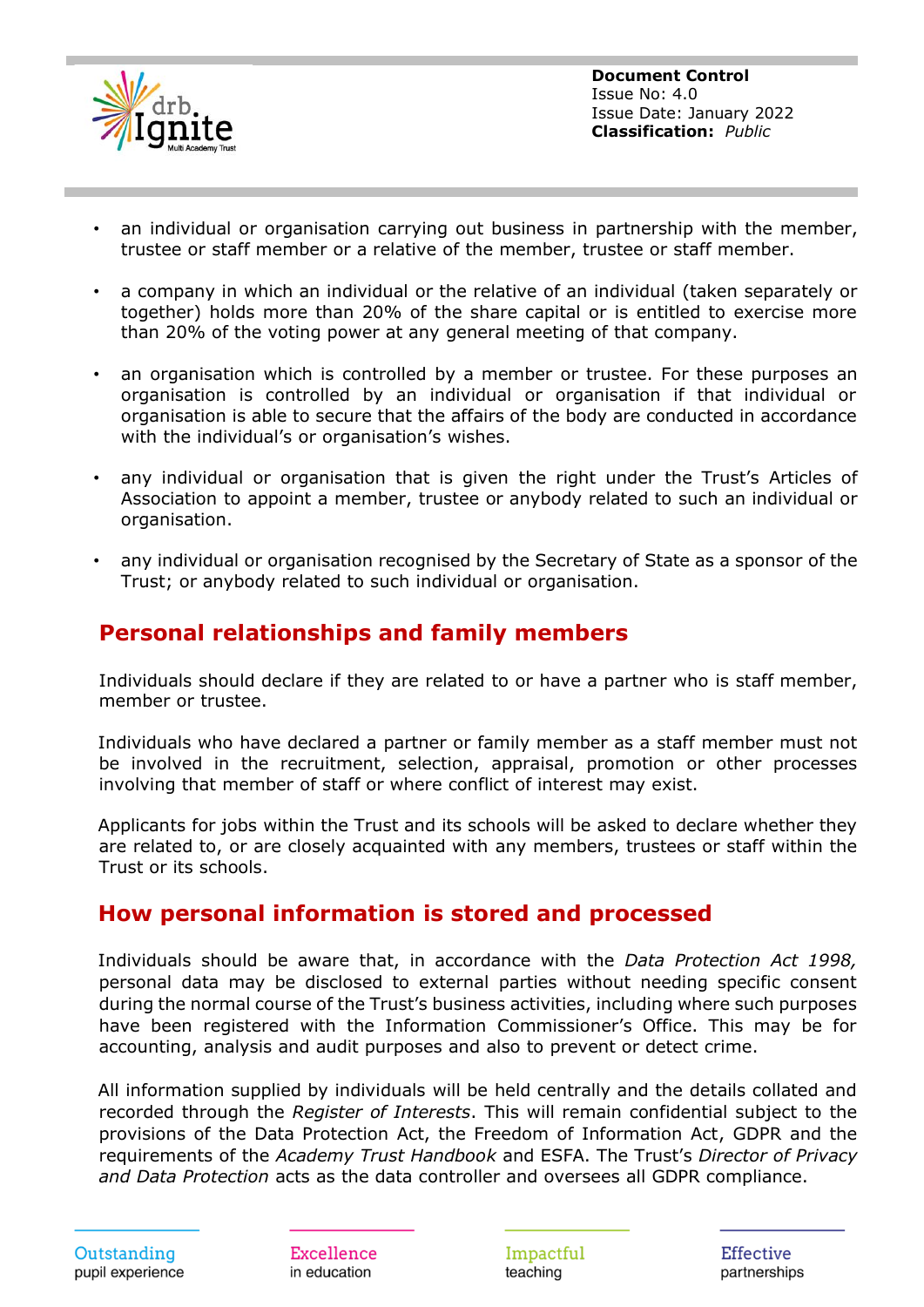

As a public authority, the Trust may be subject to requests made under the *Freedom of Information Act 2000* either to provide this policy or for information from the Trust's *Register of Interests*. Wherever possible, the Trust will answer any such requests without revealing the names of any individual who has made a declaration unless this information is part of the extract of the Register of Interests published on the Trust's website. If personal details of those who have made declarations are requested that are not already in the public domain, the Trust will, where appropriate, consult with those individuals before disclosing any additional personal information that may be in the public interest to disclose in accordance with the Act.

Individuals are assured that any Declaration of Interest will be processed in compliance with the data protection principles as set out in the Data Protection Act 1998 and GDPR requirements. The data will be processed to identify any potential, actual or perceived conflicts of interest to enable the Trust to avoid or appropriately manage them and to help protect the Trust's interests and also to protect the individuals concerned against allegations of acting in their own interests, rather than those of the Trust.

A person making a Declaration of Interest may at any time request a copy of their current declarations on application to the *Director of Privacy and Data Protection*. The data contained within Declarations of Interest forms and the Register of Interests will be maintained securely in electronic format. Relevant extracts published on the Trust's website will be made accessible to the general public as required by the ESFA.

#### **Decision making about conflicts**

Where there is a clear conflict of interest e.g. a proposed transaction between an individual and the Trust, the individual must follow the procedure set out in the Trust's *Articles of Association* for absenting themselves from the decision-making process.

However, there will be a presumption **against** recommending any proposed related transaction. Recommendations to enter into such a transaction will be made to the Trust Board by the CEO in two circumstances only:

- i) if the arrangements not to enter the transaction would contravene Public Contracts Regulations or EU Procurement law
- ii) in the unlikely event that the goods and/or service are so unique that they cannot be secured from another source and there is no other solution that offers the same value for money.

Impactful teaching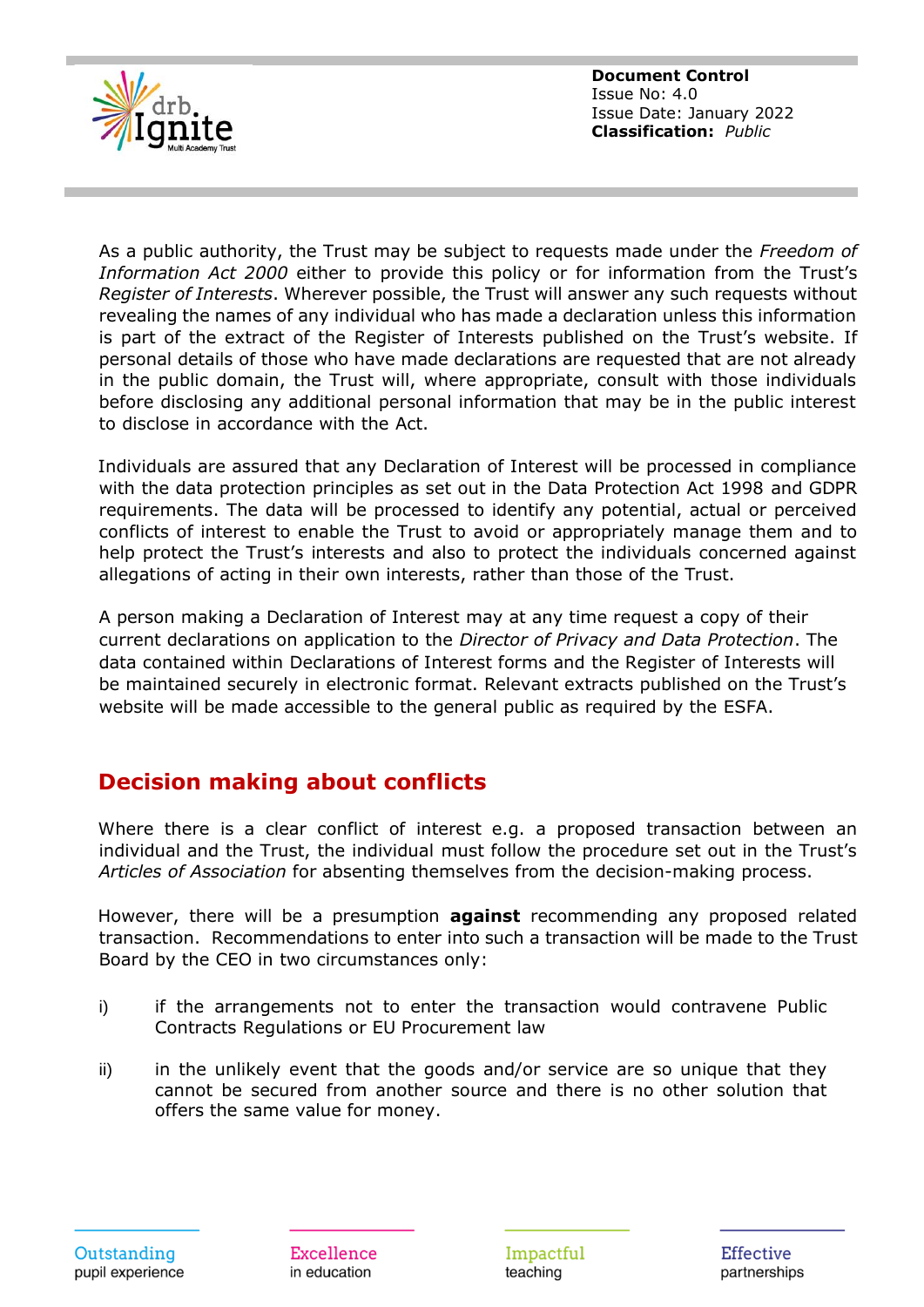

In the event of a decision being made to award a contract to a member, trustee or connected party the Trust will only enter the contract if it has been properly procured in a fair and open process and if the member, trustee, or connected party can provide:

- a *statement of assurance* confirming that their charges do not exceed the cost of the goods or services (*principle of at cost*).
- an *open book agreement* which includes a requirement for the supplier to demonstrate clearly, if requested, that their charges do not exceed the cost of supply.

For these purposes, the cost will be the *full cost* of all the resources used in supplying the goods or services. The *full cost* includes:

- all direct costs (the costs of any materials and labour used directly in producing the goods or services).
- all indirect costs (comprising a proportionate and reasonable share of fixed and variable overheads).

Full cost must not include an element of profit.

In the event of the above requirements being met in full, before a decision to enter a transaction with an individual or connected party is made the Trust Board must consider whether the transaction could be seen to be *novel or contentious*. If so, it must be referred to the ESFA for explicit prior approval.

#### **Failure to follow this policy**

Individuals who do not follow this important Trust policy may be in breach of their professional duties and may be subject to internal action. In certain circumstances, individuals may also be subject to external sanction, including being barred from undertaking the role of a company director or trustee and in exceptional cases being subject to criminal prosecution.

The ESFA may also issue a *Notice to Improve (NTI)* to the Trust when there is deemed to be irregular use of public funds or inadequate financial governance and management. This includes breaches of the duties, principles and requirements governing connected party relationships and transactions. Failure to comply with a *Notice to Improve (NTI)* can, in exceptional circumstances, also result in the termination of the Trust's *Funding Agreement*.

Excellence in education

Impactful teaching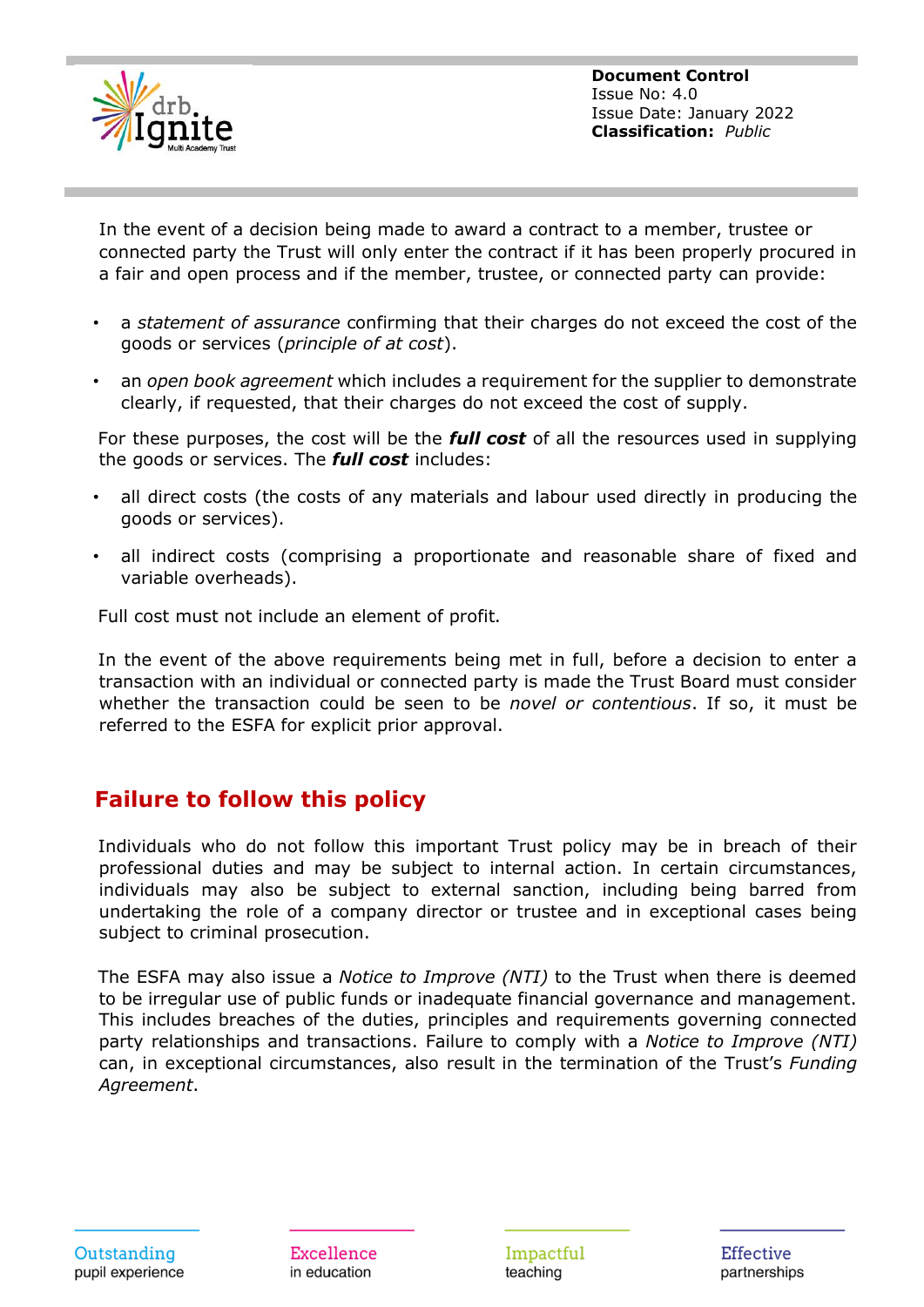

#### **For note:**

If an individual believes any member, trustee or staff member is undertaking activity resulting in personal gain, they can report such concerns using the Trust's *Whistle*  **Blowing Policy** and associated procedure which can be found on the Trust website.

| <b>Monitoring and review</b>      | <b>CFO</b>                           |
|-----------------------------------|--------------------------------------|
|                                   | <b>Trust Chair</b>                   |
|                                   | <b>Audit and Risk Committee</b>      |
|                                   |                                      |
| <b>Links</b>                      | <b>Anti-Fraud Policy</b>             |
|                                   | Code of Conduct for Trustees         |
|                                   | Code of Conduct for Staff            |
|                                   | Gifts Hospitality and Bribery Policy |
|                                   | Whistleblowing Policy                |
| <b>Staff responsible</b>          | <b>Headteachers</b>                  |
|                                   | <b>CFO</b>                           |
| <b>Committee responsible</b>      | <b>Trust Board</b>                   |
| <b>Reviewed</b>                   | January 2022                         |
| <b>Next review</b>                | January 2024                         |
| <b>Sign off by Chair of Trust</b> | Date: January 2022                   |

#### \***For note**

Should there be any changes/further national guidance issued relevant to this policy, it will be updated accordingly prior to the review date shown above and referred to the next Trust Board meeting.

#### **Change Management**

| <b>Issue No</b> | <b>Change date</b> | <b>Change description</b> |
|-----------------|--------------------|---------------------------|
| 1.0             | Nov17              | Initial release           |
| 2.0             | Nov'18             | Rebrand and review        |
| 3.0             | Oct'20             | Review and update         |
| 4.0             | Jan <sub>22</sub>  | Review and update         |

**Excellence** in education

Impactful teaching